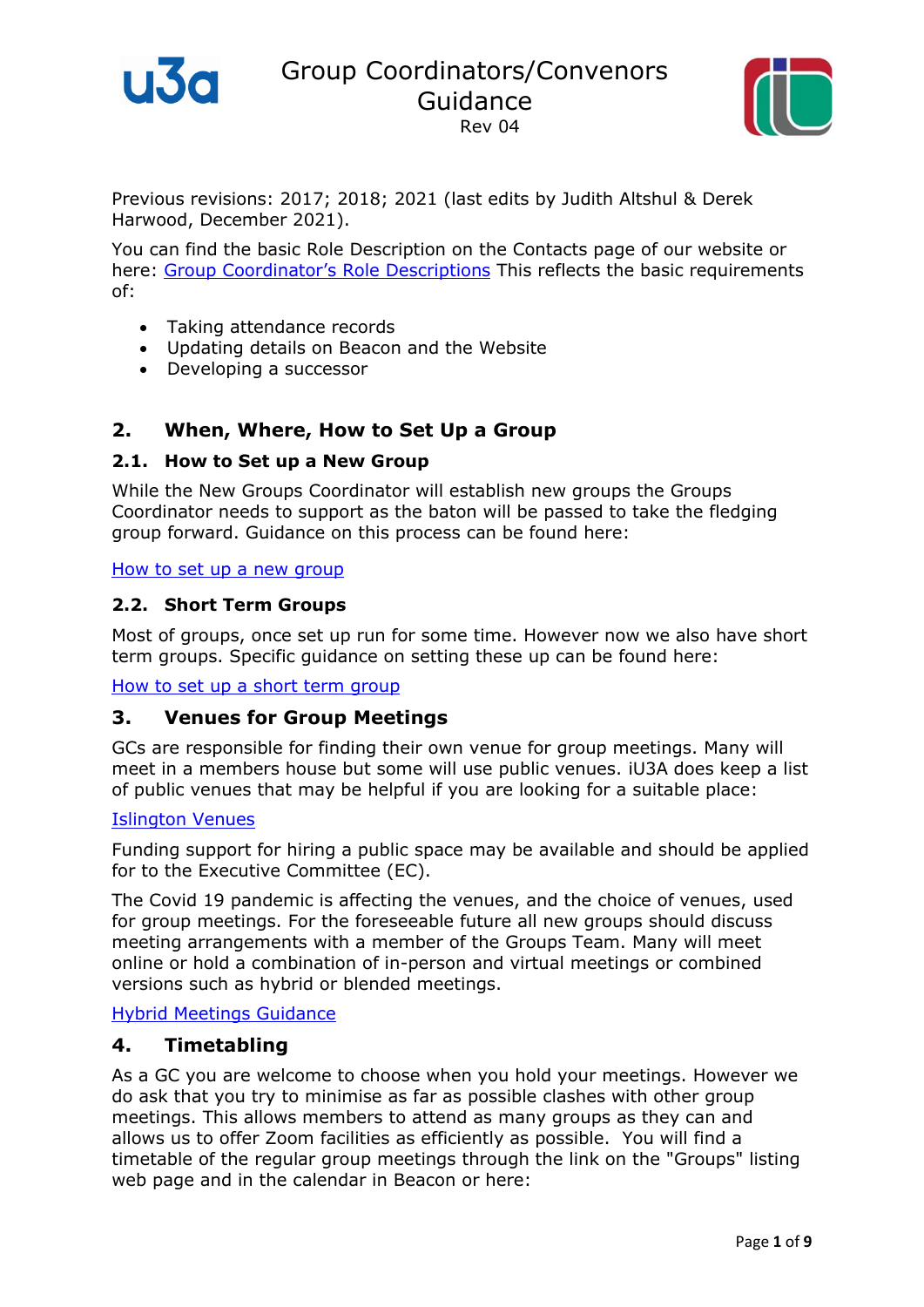# **[Timetable](https://www.islingtonu3a.org/pdfdocs/Admin%20General/timetable%20Sept%202021.pdf)**

Most importantly, however, no meeting should be scheduled to clash with any of the regular Bi-Monthly Meetings of all members (which are currently held on the morning of the second and fourth Thursday of each month.

### **5. Payment for Group Activities**

We have traditionally levied a standard charge of 50p per person to cover refreshments at meetings in members' homes. Each GC can decide to request this payment or not.

Groups are generally self-financing and group members pay for costs such as materials, theatre tickets or entry fees for visits themselves. They may do so individually or through the Group Coordinator or iU3A EC. It is important that where payments are made:

- they should not be paid into the GC's own bank account but should be paid into the iU3A bank account
- if a group needs to pay for tickets or entry fees in advance of an event, the GC should discuss the payment arrangements with the Treasurer, [iu3atreasurer@gmail.com](mailto:iu3atreasurer@gmail.com)

GC may submit requests to the EC for funding for some special events, venue bookings, permanent equipment. Please consult the Groups Coordinator in the first instance.

#### **6. Beacon**

Beacon is a management system which has been developed especially for U3As by The Third Age Trust for managing many of its activities and as a GC you have a vital role in managing our overall membership! We ask that each GC becomes familiar fairly quickly with Beacon.

Access to our Beacon data is secure. Our Beacon system is accessible to only members of iU3A from the iU3A website ('Members' page) and then with a secure log in method. You will receive training on how to access Beacon and use it to keep in touch with your members.

Please use Beacon to:

- check from time to time whether your members have up-to-date iU3A membership (particularly relevant after Renewals time – October)
- add new members to your group
- remove those members from your group whose iU3A membership has lapsed or they have left
- keep waiting lists
- send out group emails (as they then are automatically blind copied to protect members personal details)
- post information of the group's activities and schedule of meetings
- upload details of your future activities on to the calendar.

If you need any assistance with using Beacon do contact one of the following:

[groups@islingtonu3a.org](mailto:groups@islingtonu3a.org)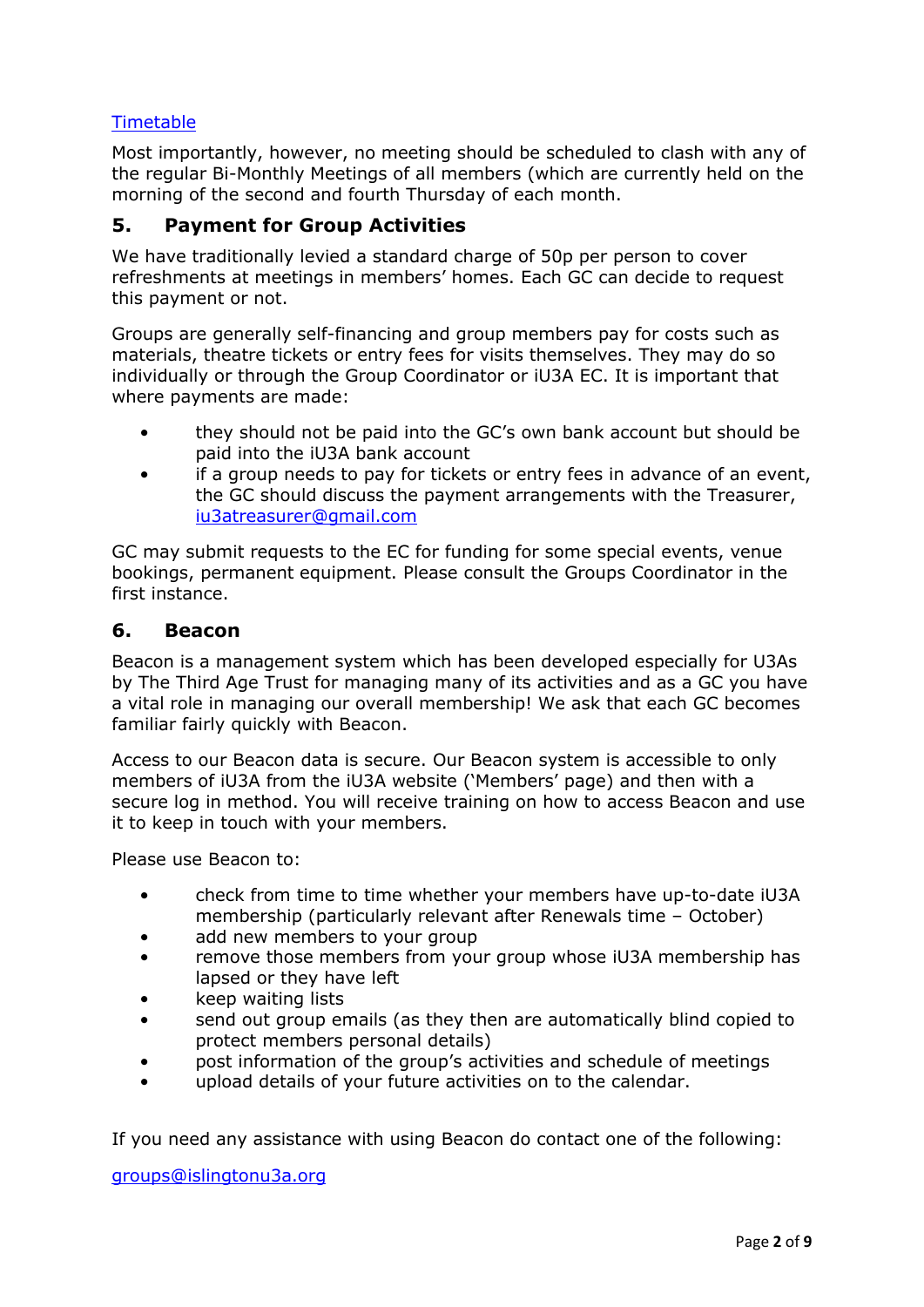[iu3amembers@outlook.com](mailto:iu3amembers@outlook.com)

[website.manager@islingtonu3a.org](mailto:website.manager@islingtonu3a.org)

A Beacon guidance tutorial can also be found here: [Beacon Tutorial](https://www.islingtonu3a.org/pdfdocs/Admin%20General/Beacon%20Tutorial%20for%20Coordinators%20Rev%2008.pdf)

### **7. Insurance**

To protect you from claims for damage we have insurance policies that are maintained by the Third Age Trust and which cover GCs and members for a number of risks. These include:

- Public and products liability
- Professional indemnity
- Home contents
- Equipment all risks
- Legal Defence

Details about these, together with answers to some frequently asked questions, can be found on The Third Age Trust website: [Insurance FAQs](https://www.u3a.org.uk/advice/keeping-it-legal/521-insurance-faqs-u3a-kms-doc-021)

### **8. Risk Assessment**

Generally GCs should consider risk in all their group meetings. The considerations will be different if they are outdoor physical gatherings or indoor meetings (either at the GCs house or in a public venue).

Most public venues will have carried out a risk assessment to comply with current health and safety regulations. If you are holding meetings in private homes, you will need to carry out a basic check that the room to be used is suitable for meetings and members will be safe and secure. A number of suggested formats for general risk assessment can be found on the national website here: [Risk Assessment Forms](https://www.u3a.org.uk/advice/risk-assessments)

You need to do additional checks under Covid restrictions.

# **9. Accident**

It is very unlikely that you will experience an accident in your group, but in case you do, please note that you should fill in an Accident Report Form as soon as possible and submit it to the EC.

(Attach Accident Report Form)

### **10. Attendance Record**

When your group is meeting in person (i.e. not on the internet) it is important that you record who attends each meeting. This is a requirement of the insurance policy that the Third Age Trust holds which covers all local U3As. It is also a requirement that these records are destroyed at the end of each U3A year (30th September). Most GCs find it very helpful to have such a record.

(Attach Attendance Record sample)

# **11. Non-members Attending Group Meetings**

There may be times when you are happy for a non-member of iU3A to join a meeting before you and they decide whether this is the right group for them and if they want to join iU3A. This is allowed by our insurance cover, however our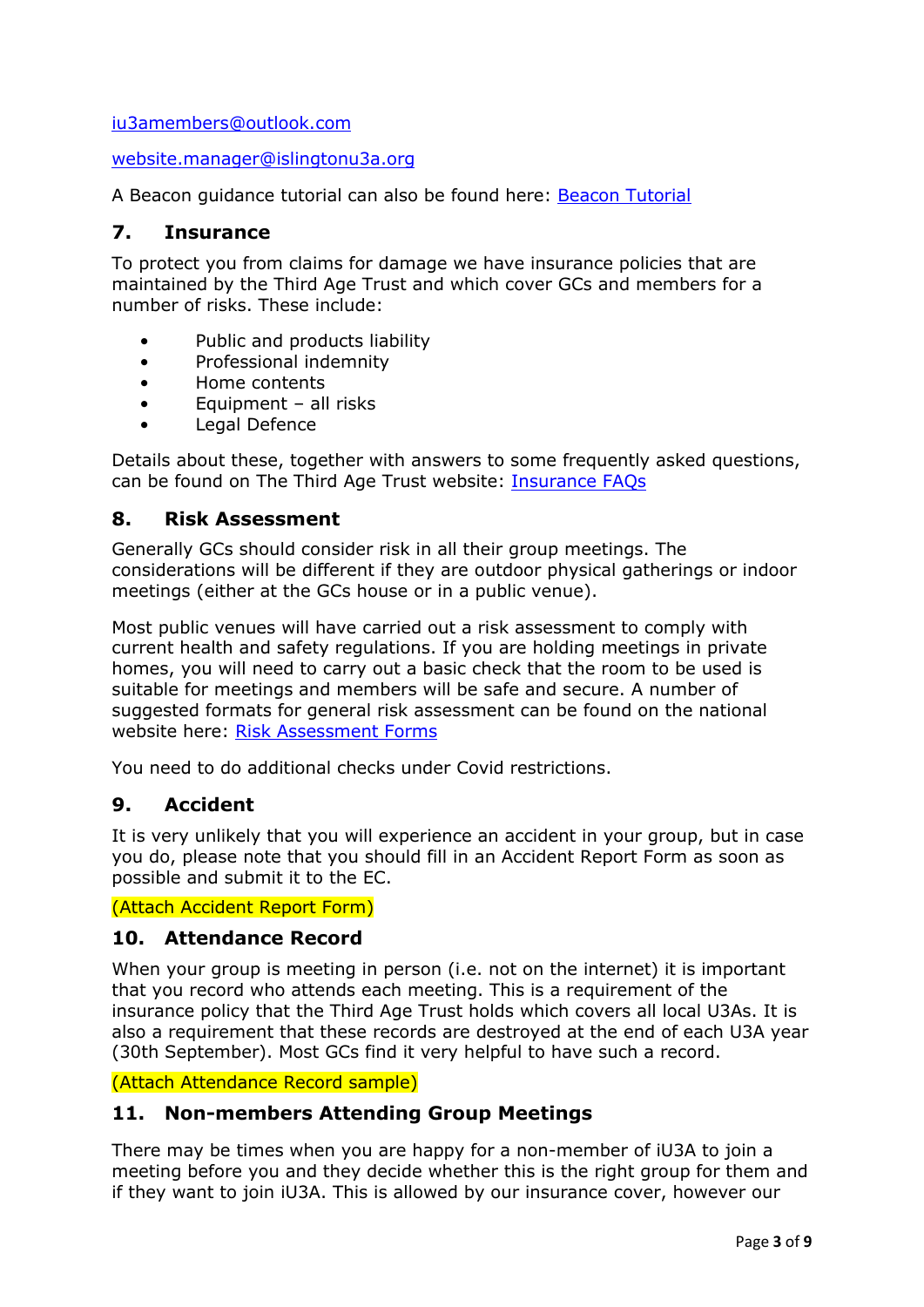policy in iU3A is that only one such visit is permitted after which the person must become an iU3A member if they wish to continue to attend the group.

# **12. Group Size**

If you find your group is becoming too full, there are three main options available:

- finding a larger venue
- splitting into two groups
- developing a waiting list

Which of these you choose will depend on the nature of the group and the views of you and your members.

For generalist groups, for example book groups and various discussion groups, it is easy to form further groups when a group becomes full. For those that require an expert leader, such as language conversation groups, it will be necessary to find an appropriate coordinator.

If your group is approaching capacity, please consult the Groups Coordinator about the preferred way forward and, if a waiting list is going to be kept, keep them updated about expressions of interest, so that a new group can be formed when possible and how to set up a short term group. Beacon assists in enabling a waiting list.

# **13. Dealing with Issues with your Group Members**

# **13.1. Attendance**

Sometimes a member may seem to drop out of your group without notice. For example, they may not respond to your emails. If they also do not attend meetings, then we suggest you send them a further email asking if they wish to remain a member of the group. If they do not reply you may remove them from the group membership list on Beacon.

If they have been a regular attender, you may also wish to ask other members and the iU3A EC whether they have any other news of them. If appropriate, Islington Age UK, has a number of services to assist people at difficult periods in their lives, and may be able to help them..

### **13.2. Communication**

iU3A has chosen to communicate with our members electronically but we have a few members who do not have email (this is clearly indicated against their names on Beacon). This can involve the GC in considerable extra work, especially if there is a significant amount of information to share, however we do want iU3a to be as inclusive as possible. So we leave it to you to decide how to handle this, for example members without email might sometimes be able to nominate a "buddy" to receive emails on their behalf.

### **13.3. Behaviour**

Very rarely a group may have a problem with the behaviour of an individual group member. If you are becoming concerned about a member, please contact the appropriate member of the Groups Team in the first instance. Further guidance is given on this in the 'Policy and Procedure on Problems and Grievances' which can be found on our website here: [Grievance Procedure](https://www.islingtonu3a.org/pdfdocs/AGM,%20Policies,%20Accounts/iU3A%20Grievance%20procedure.pdf)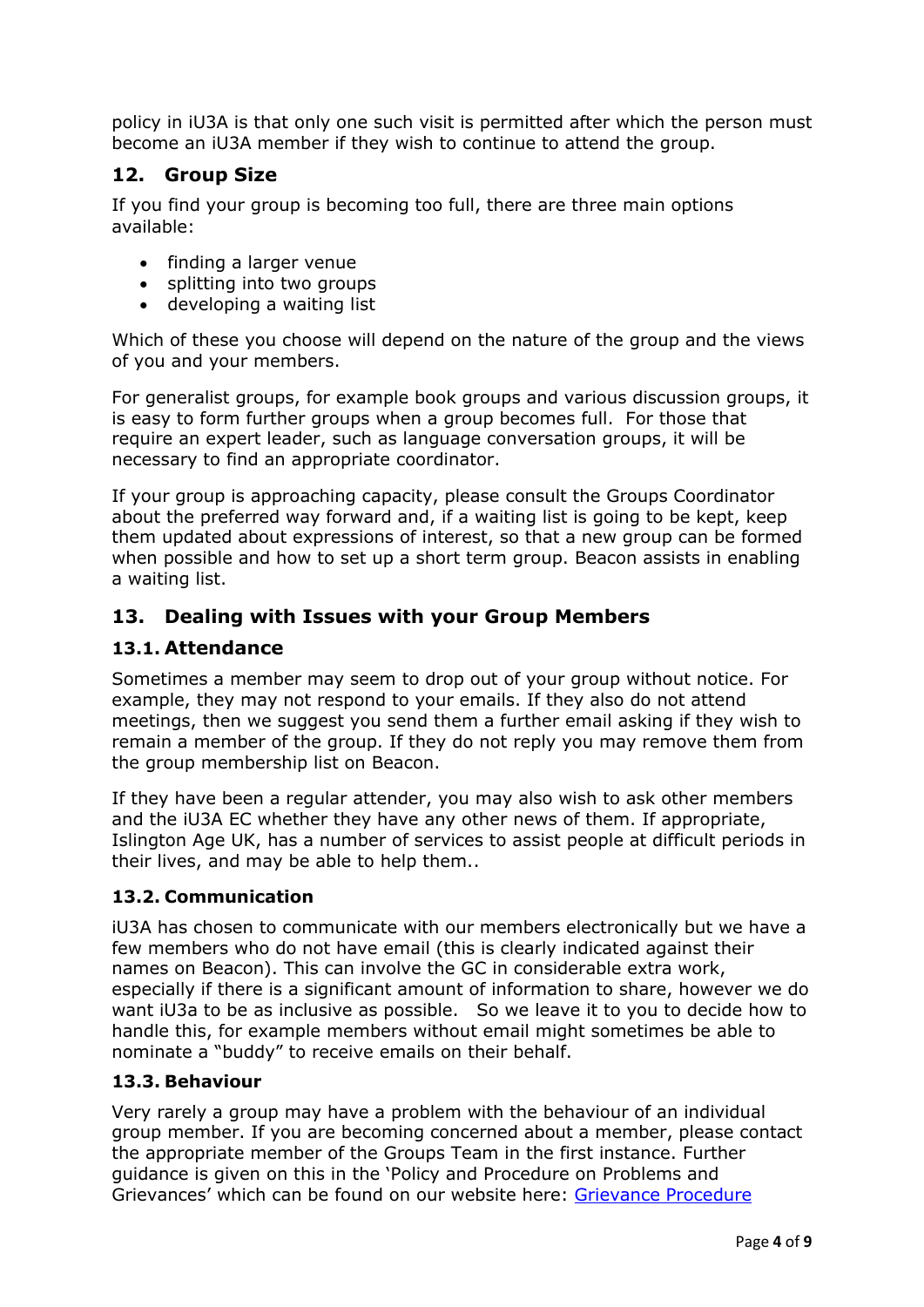# **13.4. Diversity and Inclusion**

We aim to be an inclusive organisation. Our policy documentation is on our website and can be viewed here: [Equal Opportunity Policy](https://www.islingtonu3a.org/pdfdocs/AGM,%20Policies,%20Accounts/Equal%20Opportunities%20Statement%20Rev02.pdf)

Discrimination: Attach documentation from website

# **14. Being Part of the Organisation**

While a lot of your energy will be focused on your own group, we depend on groups feeling (and being) an active part of iU3A. Here are some of the ways we do this:

#### **14.1. Buddy System**

Many u3a local groups have a buddy system. iU3A had a form of this in place over the Covid period to provide a postcode (local) member to support other members that have requested welfare support. The iU3A EC welcomes any suggestions/offers from members for setting up a longer term system in our u3a.

#### **14.2. Small Group Meetings**

Occasional informal meetings of new members, GCs, etc. with members of the EC are held, usually in the form of coffee mornings or afternoon teas, or Zoom meetings. Invites are sometimes in-person and sometimes an open invitation is featured in the Bulletin to which members can sign up. Please do take part in these.

#### **14.3. Meetings of all Group Coordinators/ Convenors**

Either in person or online, the Groups Coordinator will host a meeting of all GCs 2-3 times a year. This allows everyone to share views on good practice, exchange news about their groups, and consider ways forward in response to particular events.

There is normally an annual Group Coordinators lunch to which all GC are invited.

#### **14.4. Informing Others About Our Activities.**

We need to all help publicise the existence and benefits of iU3A. For non members our shop window is our website. All enquiries should be given the website address so they can explore further and this includes Contact details or methods of joining up.

For current members to discover more there are five ways to do this:

- on our website
- in the iU3A Bulletin (twice a month)
- the Newsletter (quarterly)
- through one of the iU3A social media accounts (FaceBook, Twitter, Instagram)

Each group also has its own webpage to provide information about the group's activities. This includes details of what it does, how and when it meets, future topics, some of its past activities, and occasional photographs. The page also provides a means for members and others to contact you directly without your private email address being put in the public domain.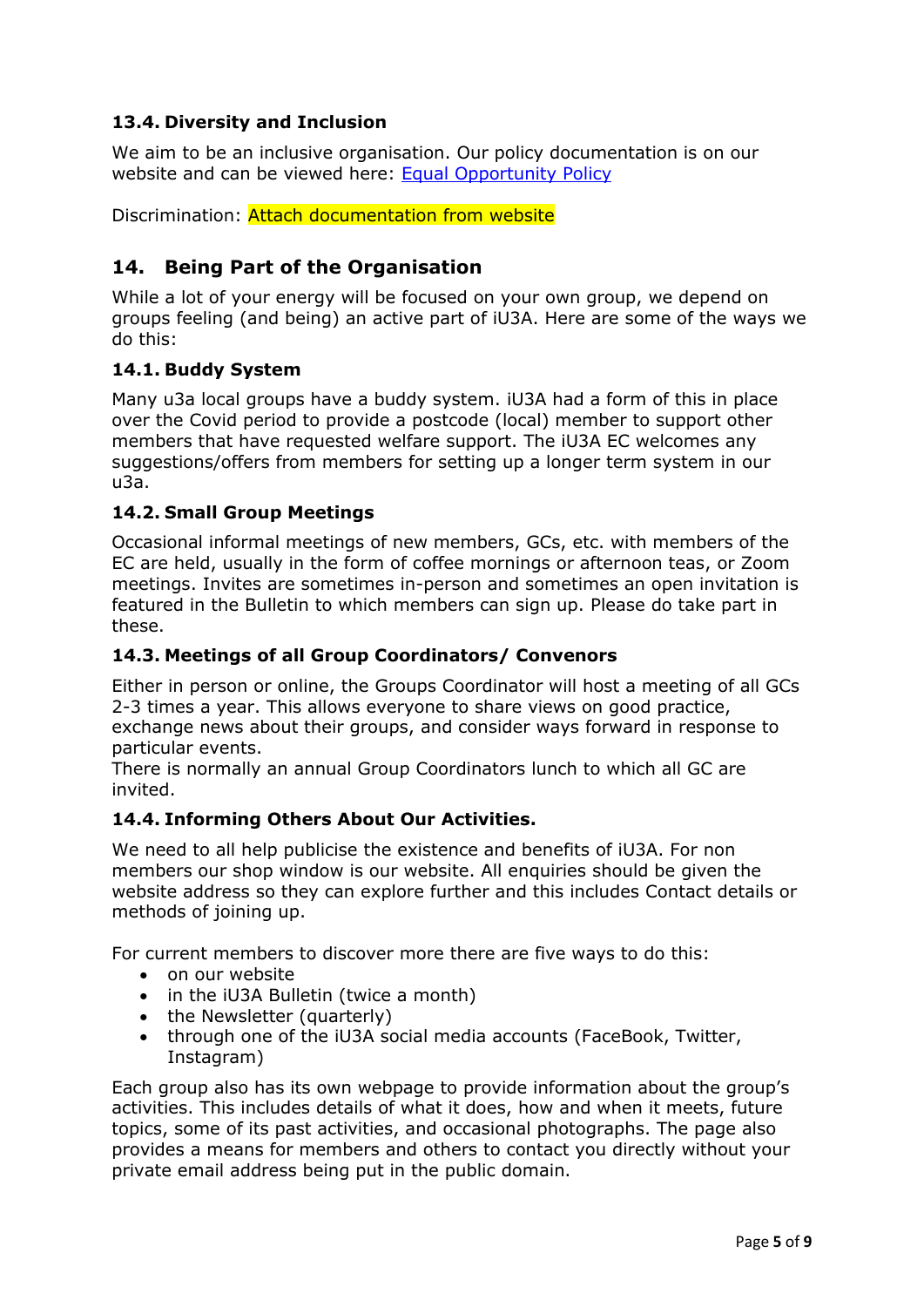Derek Harwood [\(website.manager@islingtonu3a.org](mailto:website.manager@islingtonu3a.org)), as the website manager, creates your group's webpage. He puts your material on the page and can advise you on how best to present it. You are responsible for ensuring the page reflects the group and its activities attractively and effectively and that it is kept up to date.

The twice monthly Bulletin contains information about new groups, about groups that would welcome further members and about special group activities that are open to members more generally, such as a talk by an outside speaker. The Bulletin generally provides a 'look forward' on our up and coming activities. The Bulletin editor (Wil Ransome) can be contacted by email at [Bulletin.editor@islingtonu3a.org.](mailto:Bulletin.editor@islingtonu3a.org) Please consider providing contributions to our Bulletins.

The iU3A Newsletter comes out three or four times a year. It generally provides a 'look back' on activities held. It has a section for reports on group activities which is very popular with members, so the editor welcomes contributions from GCs or group members about the group's activities. The editor of the newsletter will notify you of the deadlines for the upcoming issue. If you would like to discuss an item before submitting it please contact Anne Weyman [\(comms@islingtonu3a.org](mailto:comms@islingtonu3a.org) )

To post items on our Twitter account your contact person is Cylia Ballantyne and for Facebook you should contact Jo-Ann Kennedy (go through Anne Wyeman, address above). For any images to go up on our Instagram account contact Derek Harwood [\(website.manager@islingtonu3a.org](mailto:website.manager@islingtonu3a.org) ).

We hope that many groups will want to post photographs on their website and/or on Twitter/Facebook. However, we do need to be careful about copyright and data protection, as some u3as have been required to pay permission fees by the copyright holders of photographs that they have used on their websites.

So where possible please use photographs taken by members, or other people you know, given to us for use on the website. Although even here please do remember to ask for their permission and ensure that any members who do not wish to be included in the photograph step out of the frame.

If you particularly want to use a photo from the internet instead, please check Appendix A (below) or here: [Copyright Guidance](https://u3asites.org.uk/files/l/london-region/docs/sharedpracticeguide011-copyrightrev02-2.pdf)

# **15. Privacy**

Members give us their contact details so that they can be used solely for iU3A purposes and we have an obligation to ensure that the details are kept confidential where members want this. At the start of a group, initial email circulation of information to group members should use the blind copy facility (bcc) so that email addresses are not revealed. An early topic of discussion can be whether group members want to continue to use the bcc facility or whether they prefer to share email addresses and use those or perhaps set up a chat group, such as WhatsApp. If there is agreement to share email addresses then this allows for ongoing open email conversation between members whereas the bcc arrangement does not. Smaller groups tend to have this personal agreement whereas the larger groups tend to use the bcc facility of Beacon.

So that your own privacy is protected, your group webpage does not show your private email address. Instead, there is an iU3A group mailbox, which forwards mail to you. Similarly, information that you prepare to go on your group page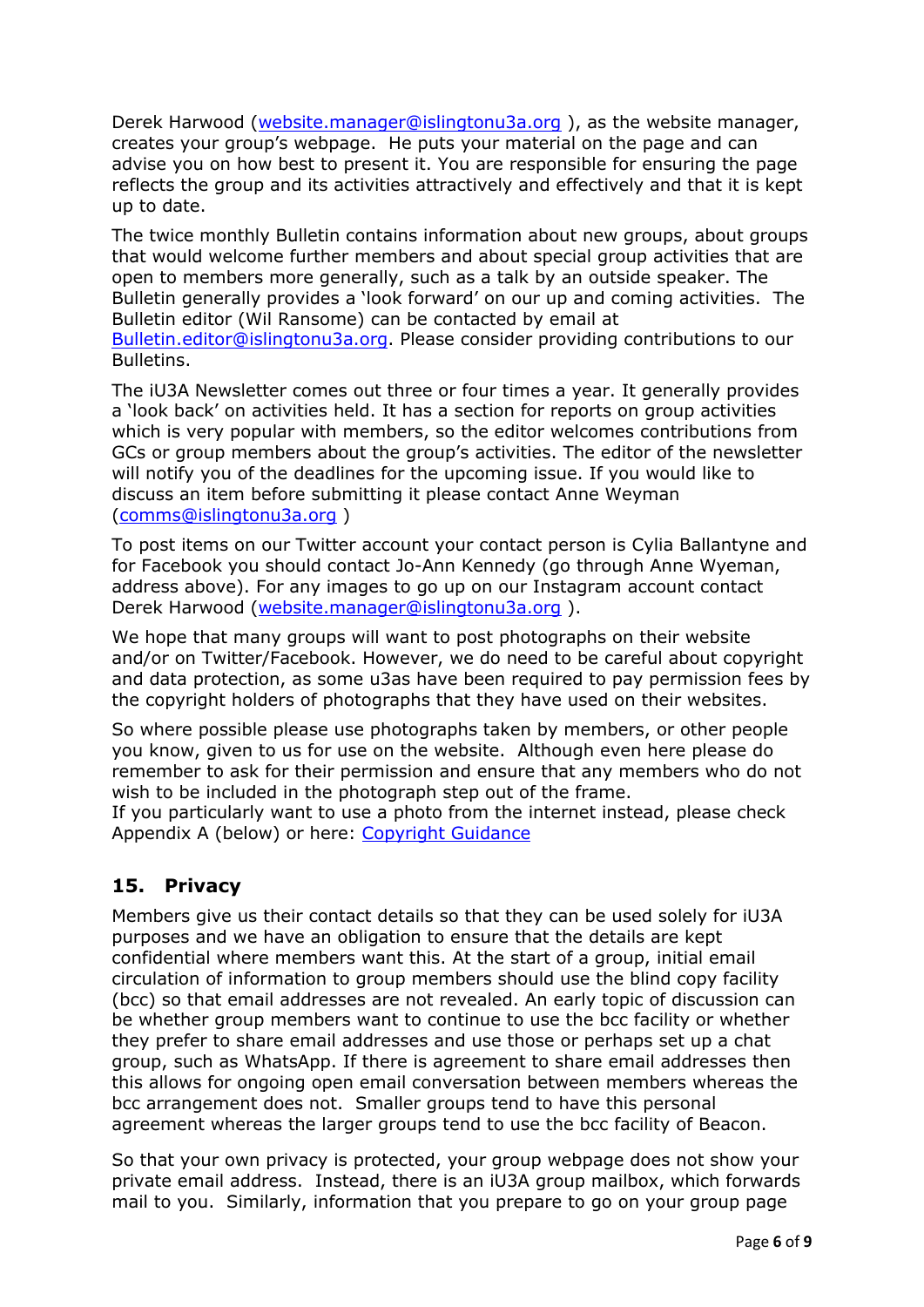should not include either your own email address or that of another group member. iU3A has a Privacy Policy which is on our website or can be viewed here: [iU3A Privacy Policy](https://www.islingtonu3a.org/pdfdocs/AGM,%20Policies,%20Accounts/GDPR%20Privacy%20Policy%20(Rev02).pdf)

You can find further details about the principles of data protection in Appendix B.

# **16. Safeguarding**

We must provide a safe and protected environment for all our members and our activities. iU3A has a dedicated policy on this matter which can be viewed on our website or here: Safequarding Policy.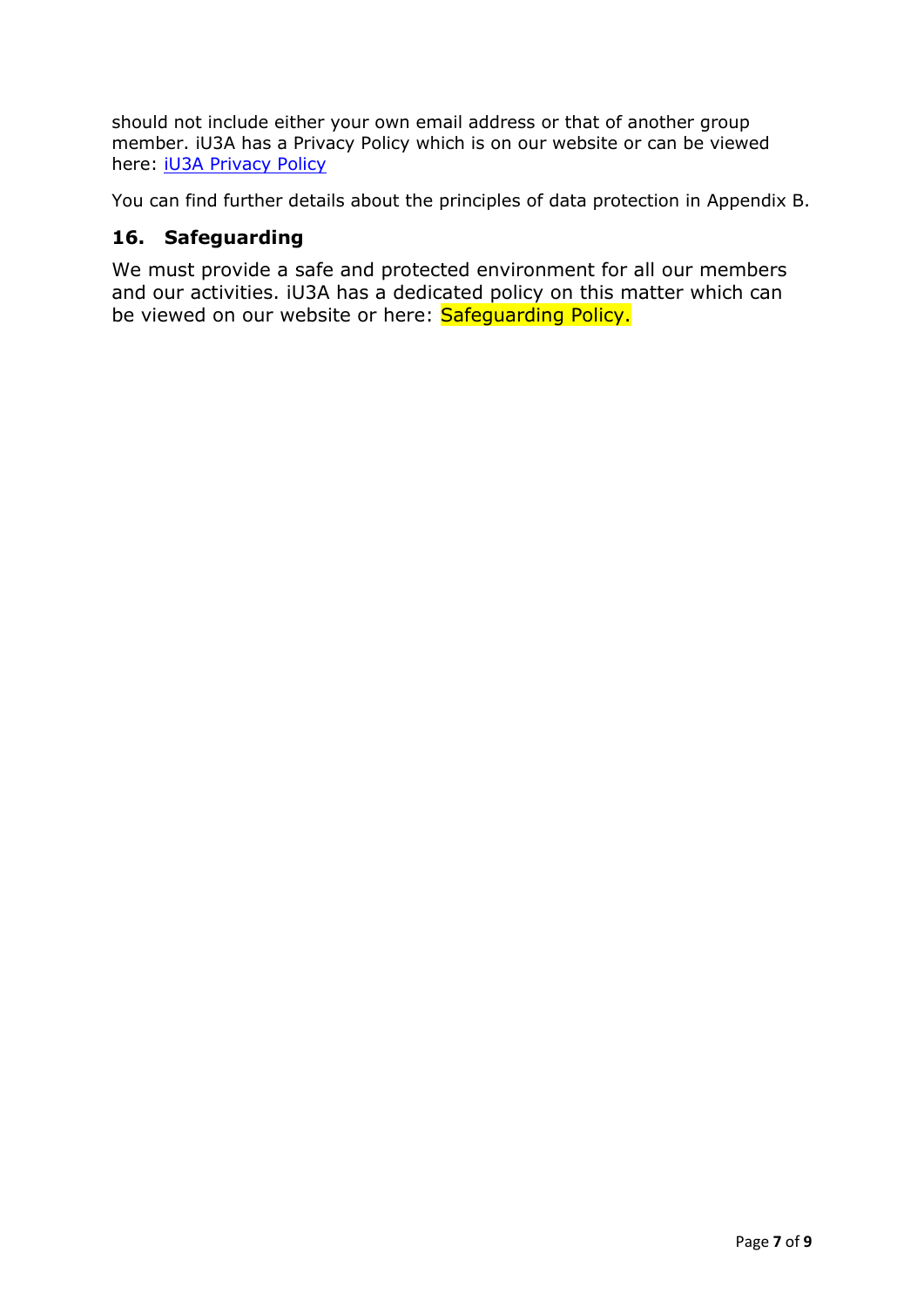# **APPENDICES**

### *Appendix A: Using photos from the internet*

it's important to check whether:

- This picture is not subject to copyright because copyright has expired or because it's not been asserted (e.g. NASA's pictures from space)
- It is covered by a 'Creative Commons' licence and can therefore be used free of charge provided the copyright holder is acknowledged (do then remember to acknowledge it!)
- It is part of publicity materials (e.g. book cover pictures and media stills for theatres) where it is likely that use of these will be welcomed

So, when you send photos to the website manager please tell him where they have come from so we know what acknowledgments are necessary.

### *Appendix B: The key principles of data protection and of GDPR*

These can be found on The Third Age Trust website, [http://www.u3a.org.uk](http://www.u3a.org.uk/) (Members' Area Homepage > Advice > Data Protection).

In connection with the introduction of the General Data Protection Regulation ("GDPR") in May 2018 iU3A has adopted a Privacy Policy ([HERE\)](http://www.islingtonu3a.org/pdfdocs/AGM,%20Policies,%20Accounts/GDPR%20Privacy%20Policy%20%2801.7%29%20clean.pdf) and an internal Data Protection Policy is available on request. In addition there are Data Protection Guidelines for group coordinators [\(HERE\)](http://www.islingtonu3a.org/pdfdocs/Admin%20General/Data%20Protection%20Guidance%20for%20Coordinators%20Rev%2001.pdf). It is most important that you familiarize yourself with all of these.

If you have any questions or concerns relating to GDPR or data protection generally, do contact: [website.manager@islingtonu3a.org.](mailto:website.manager@islingtonu3a.org)

### *Appendix C: London Region of U3As*

London Region of U3As (LRU3A) is a network of the London based u3as (approx 43 u3as). They offer joint events across the region including a Summer School. They also run 'Peer Support Groups' including one for Group Coordinators. Their website carries further information: [LRU3A](https://u3asites.org.uk/london-region/welcome)

#### *Appendix D: Useful information available on the Third Age Trust website* **Access to the National Website**

There is a substantial amount of useful information available on The Third Age Trust's website at [u3a.org.uk](http://www.u3a.org.uk/). This information is accessed via the Members' Area Homepage, for which you need a logon. To set it up, click on Create Account at the top right of the Home Page and register as you would with any other internet site. You don't need your iU3A membership number to do so.

### **1 The Role of the Convenor**

Guidelines on the role and activities of Convenors are available on The Third Age Trust website, [http://www.u3a.org.uk](http://www.u3a.org.uk/) (Members' Area Homepage > Advice > Supporting Your Members > Interest Groups).

The guidelines include suggestions regarding:

- Starting up interest groups
- Types of study
- The group coordinator's role
- Running a group discussion
- Encouraging a culture of planning